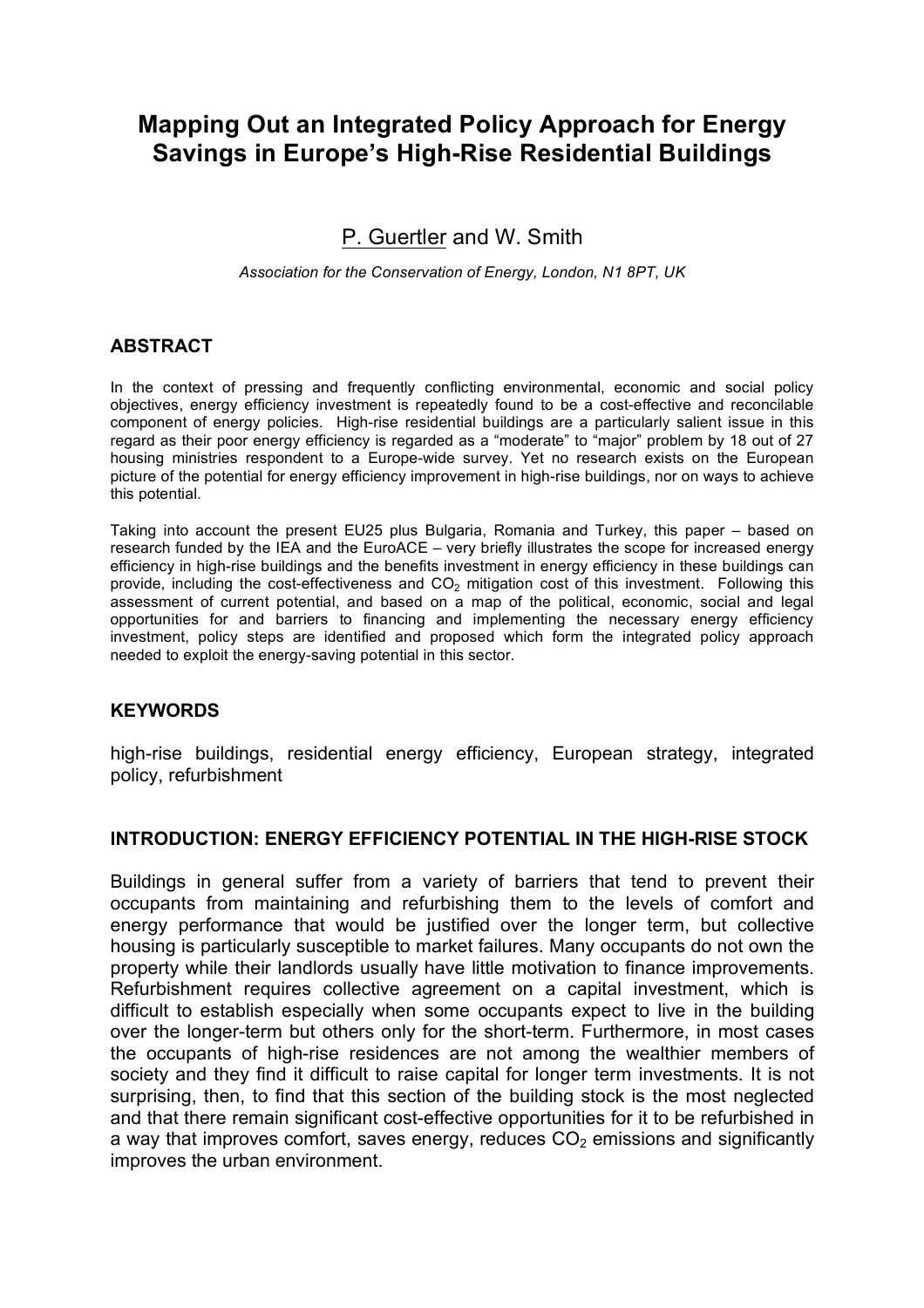This paper is based on a research project funded by the International Energy Agency and EuroACE (the European Alliance of Companies for Energy Efficiency in Buildings) (Guertler & Smith 2006), which investigated the potential for energy savings in high-rise residential buildings in Europe – defined by the 3rd European Housing Ministers' Conference on Sustainable Housing, in Genval, Belgium in 2002, as multi-family buildings with more than four storeys (Ministry of Walloon 2002). The paper maps out an integrated policy approach for the incorporation of energy efficiency improvements into widely needed overall refurbishment as a central element of sustainable refurbishment. In the research project, the 28 countries covered were organised into eight groups, according to socioeconomic category ('old' EU members (EU15), 'new' (EU10) and accession (AS3) states) and climate (using three heating degree day bands: warm, moderate and cold).

Not all possible energy efficiency improvements were considered quantitatively. The quantitative modelling assessment incorporated wall, roof and floor insulation, window replacement, and improvements to the heating system – all in terms of their effect on reducing heating demand. Many other measures, including external solar shading and the effect of insulation on reducing cooling energy demand (potentially significant in reducing energy demand in hot, humid climates), passive solar design, ventilation strategies, the reduction of internal heat loads and lighting play an important role in reducing energy demand in high-rise buildings, but fell outside of the scope of the quantitative assessment examining the cost-effectiveness and amount of energy and CO2 savings.

Some 36 million European households are in high-rise residences, one in six of all households (PRC Bouwcentrum International 2005), and yet many of the buildings are in urgent need of refurbishment. The research project highlighted a Europe-wide cost-effective energy saving potential of 28% from energy-efficient refurbishment of the high-rise residential building stock. Attainment of this potential would imply a 1.5% reduction of Europe's total final energy demand and CO2 emissions savings of 35Mt. In practice only the less efficient buildings need to be refurbished to realise these stock-average savings and for these buildings typical savings in heating energy from refurbishment of between 70% and 80% were identified. See Guertler and Smith (2006) for the full detail of these findings.

#### **MAPPING OPPORTUNITIES FOR AND BARRIERS TO AN INTEGRATED POLICY APPROACH**

Having identified that there are substantial benefits associated with improving the energy efficiency of high-rise residential buildings, in practice the realisation of the significant energy and emissions saving potential is faced with a number of institutional, economic, legal and social barriers, but also opportunities. A comprehensive assessment identified the following opportunities and barriers as significant, needing to be exploited or addressed collectively in order to develop an integrated policy approach.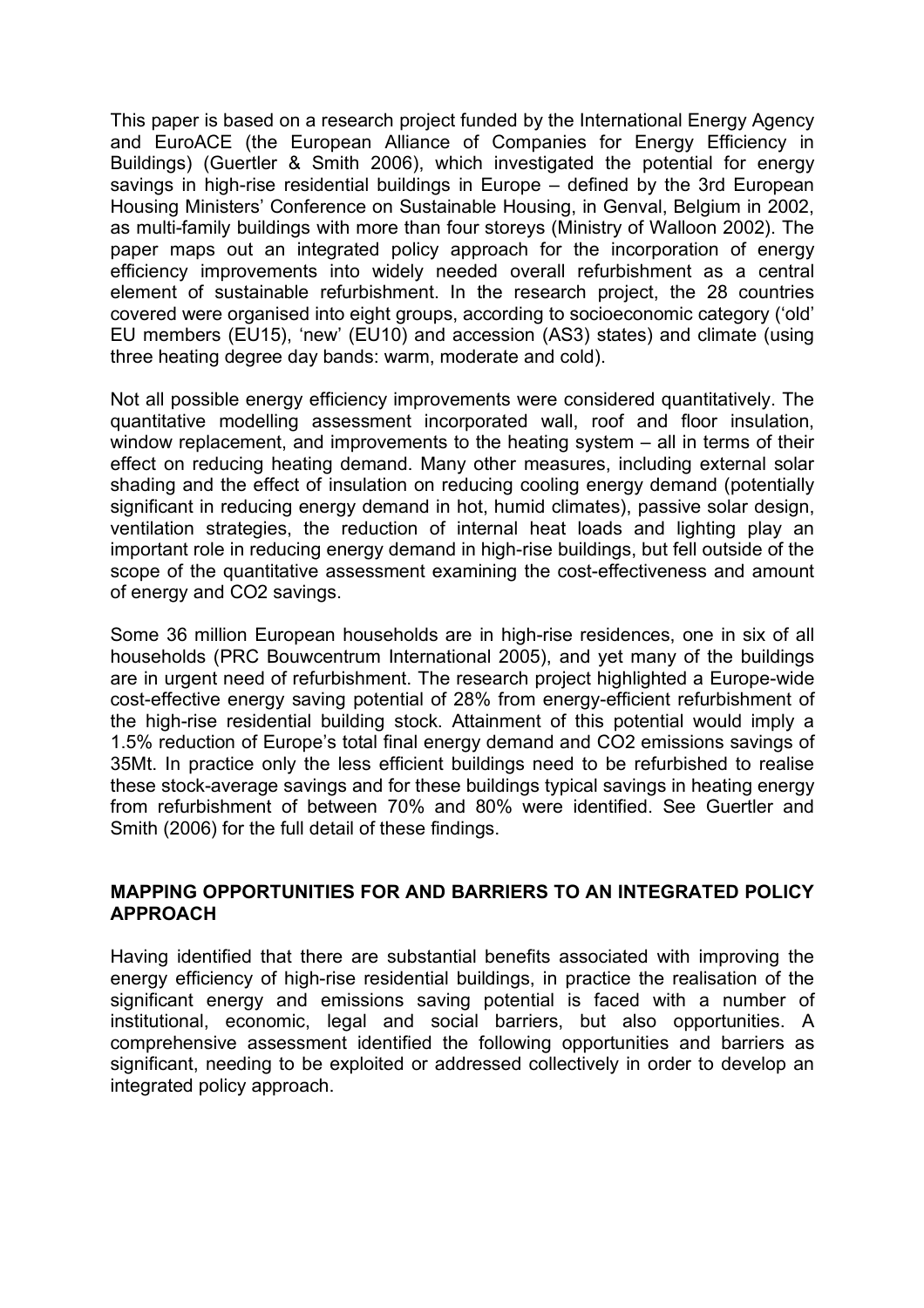#### **Politically and institutionally,**

The capacity to gain an accurate picture of the state of high-rise buildings, to administer financial instruments and ensure best practice is applied in the refurbishment of the high-rise stock is crucial. A number of important European projects, notably Opet Building (Opet Network 2006), SUREURO, LOCOSOC and the project underlying this paper can contribute to filling gaps in knowledge and know-how.

Rapid privatisation and the much higher proportion of privately owned housing in EU10 and AS3 countries (Guertler & Smith 2006) poses specific (but not exclusively) institutional challenges to refurbishment, requiring new approaches and partnerships. Public-private partnership approaches to refurbishment could hold much promise, though experience is thin on the ground.

### **Financially and economically,**

Energy prices are a key determinant of the attractiveness of energy efficiency investment. With the lowest European prices likely to rise more rapidly than others, the incentive to save energy should strengthen and the target groups of new and existing financial instruments to promote energy efficiency in high-rise buildings would become more receptive to them. In this context, there is an important opportunity in the extensive European body of knowledge surrounding the design and implementation of effective financial instruments.

Flat-rate tariffs associated with district heating provision in EU10 and AS3 countries in particular, so common in the high-rise stock, pose a significant barrier in that they do not create any incentive on the part of the householder to save energy and thus undermine the effectiveness of financial instruments. In these cases, incentivising district heating suppliers to save their customers' energy by providing a full energy service or third-party financing agreements may supply another means by which to improve high-rise energy efficiency.

Financial incentives designed to link to the Energy Performance of Buildings Directive's (EPBD) certification requirements – and to the Energy End-use Efficiency and Energy Services Directive (ESD) – present a powerful opportunity to strengthen the case for incorporating energy efficiency improvement into refurbishment.

The effect of the economic cycle and interest rates on housing expenditure and competing priorities for investment (Davis & Heathcote 2005) – in particular for public funds – serve to highlight the fact that most investment in high-rise buildings is needed where the least is forthcoming, mainly in EU10 and AS3 countries (PRC Bouwcentrum International 2005), as illustrated in Figure 1.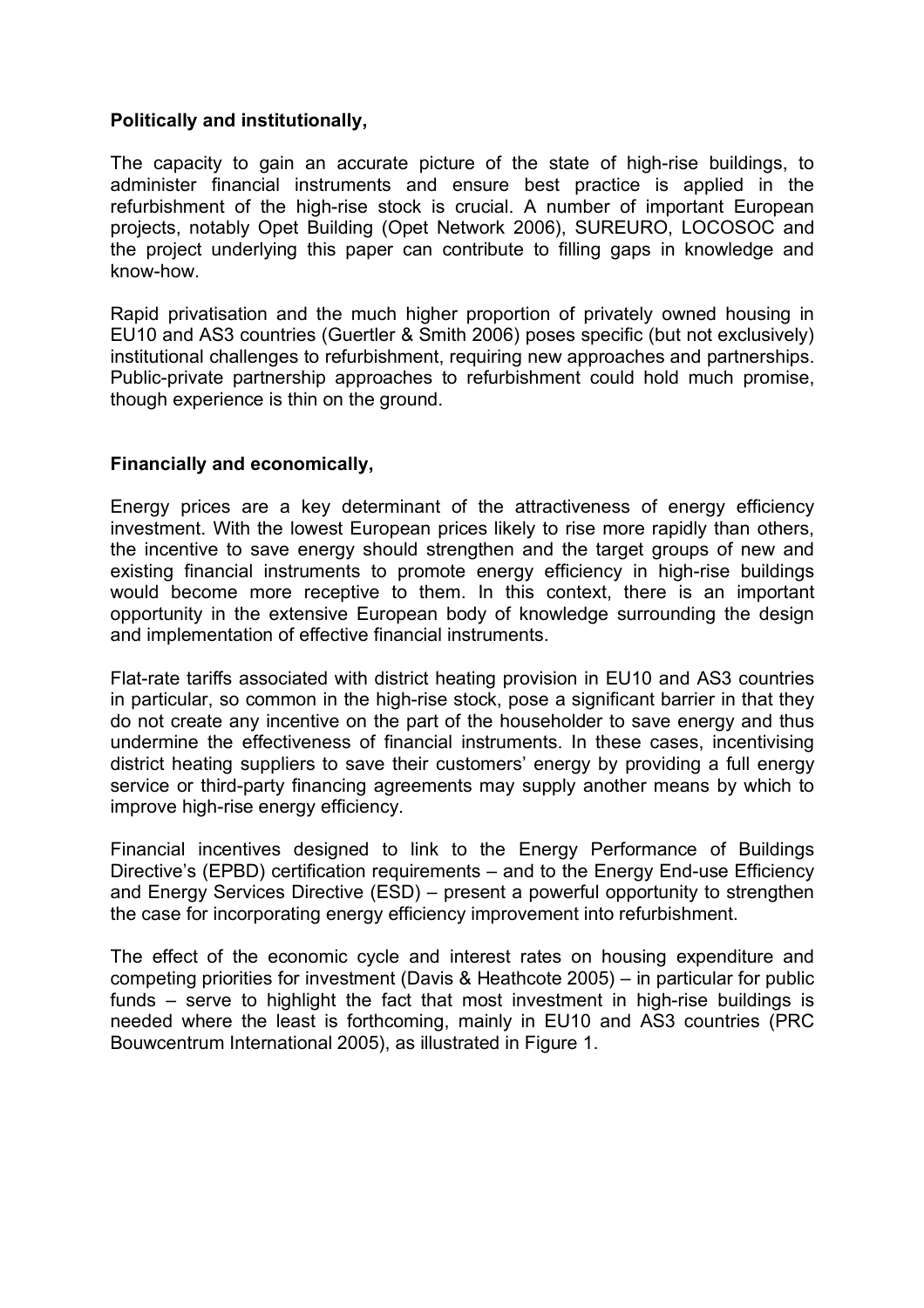

 $\mathsf{in}$ EU10 B tage Figure 1: Percentage of state budget and percentage of household budget spent on housing

# **Legally,**

The EPBD's transposition into Member States' legislation offers a central legal opportunity to drive the improvement of high-rise energy efficiency as part of the refurbishment cycle. The Directive stipulates that whenever a building with a total useful floor area of over 1000m2 undergoes major renovation, its energy performance must be upgraded to meet minimum requirements. This fits the profile of high-rise buildings and matches the argument for integration of energy efficiency into refurbishment: the chance must be taken to ensure the transposition of the Directive interprets it this way.

The ESD addresses a wide range of barriers, including the removal of competing incentives in the interests of saving energy, the creation of a market for energy services and the requirement to introduce individual metering and billing for each end-user. Potential synergies with the EPBD exist, and the opportunities these present must be investigated further.

Widespread inadequate legislation or procedures governing the collective ownership of, and decision-making about high-rise buildings or estates pose a significant barrier to implementing energy efficient refurbishments (Guertler & Smith 2006). Effective laws or codes of conduct are essential, particularly in EU10 and AS3 countries where inadequate governance structures are widespread (Guertler & Smith 2006, PRC Bouwcentrum International 2005).

# **Socially,**

Marketing and energy advice appropriate to the energy use culture and tailored to the individual to ensure energy efficient systems are used effectively is an essential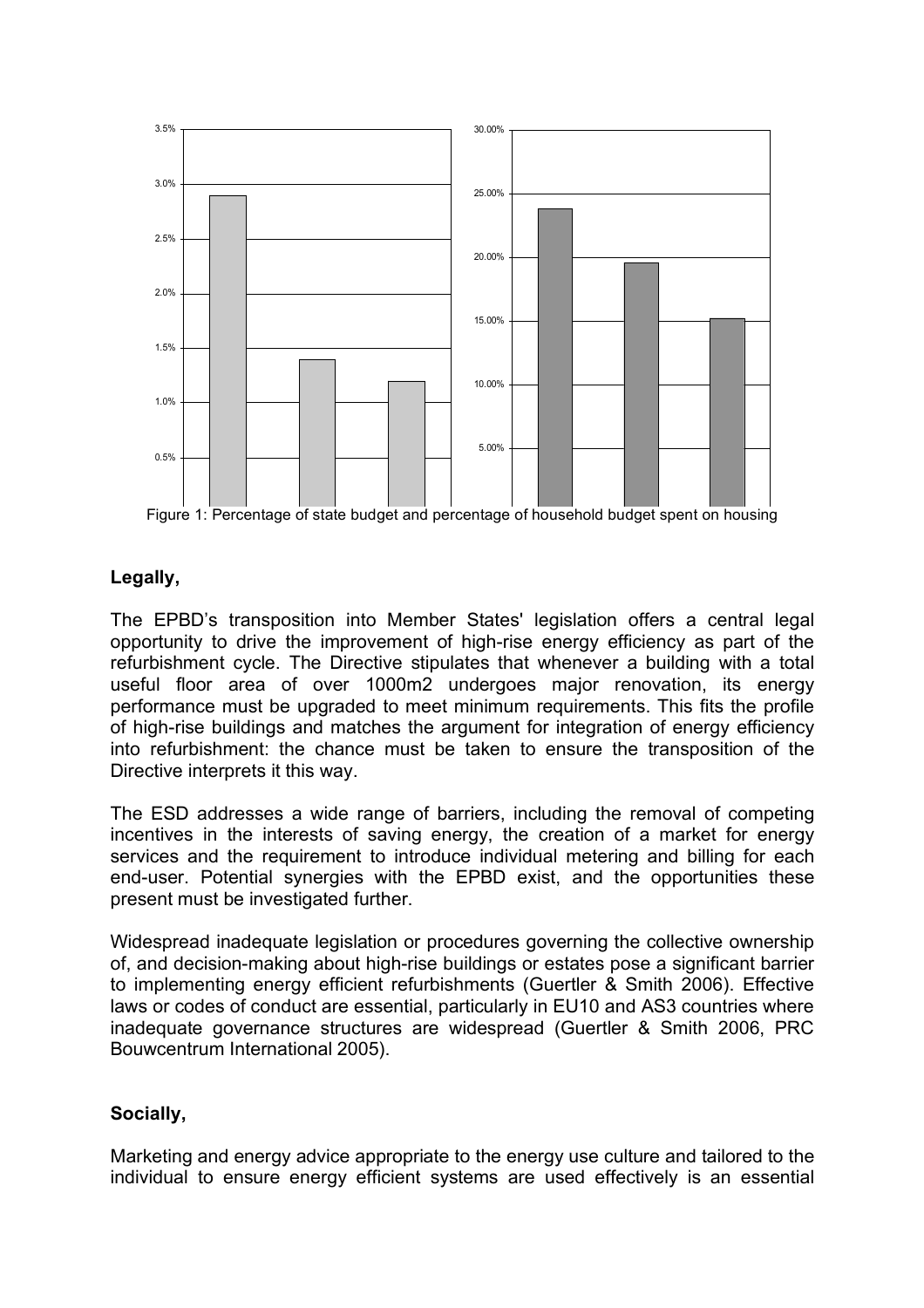opportunity to be taken with any refurbishment, in particular to counter the barrier of entrenched energy use practices, such as opening windows and/or using secondary heating systems in response to the widespread problem in high-rise buildings of over- and/or under-heating.

The potentially collective nature of living in high-rise buildings should be harnessed to get residents to support each others' energy-saving behaviour, especially in lieu of the requirements for individual metering and billing.

Employing tried and tested methods of holistic stakeholder involvement with both pre-refurbishment consultation and post-refurbishment evaluation of stakeholders' views, helps strengthen communities, helps eliminate potential problems before they arise and contributes to the body of good energy efficient refurbishment experiences (Guertler & Smith 2006), in turn helping to improve the often negative perception of high-rise living (Land 2002).

# **MOVING TOWARDS AN INTEGRATED POLICY FOR HIGH-RISE BUILDINGS**

In recognition of the cost-effective and very substantial CO2 emissions reductions that can be achieved, especially in EU10 and AS3 countries but also in EU15 countries with the existing pattern of energy prices, it is proposed – on the basis of the mapping of the significant opportunities and barriers surrounding high-rise residential buildings – that policy makers:

- Recognise the inherent market failures and barriers to energy efficiency refurbishment that apply in the building sector as a whole, but most acutely in multi-tenanted residences, and devise and implement policies to remedy them.
- Incorporate energy efficiency improvement as a legal requirement whenever refurbishment is undertaken in high-rise buildings to maximise the costeffectiveness of investment, in line with the spirit of the Energy Performance of Buildings Directive.
- Close gaps in building or estate level condominium legislation and collective decision-making rules to facilitate refurbishment.
- Prepare for energy market liberalisation, in particular in EU10 and AS3 countries, and ensure that individual metering and billing replaces the existing energy consumption infrastructure, in line with the spirit of the Energy End-Use Efficiency and Energy Services Directive.
- Consider implementation of framework energy efficiency delivery mechanisms – such as the UK Energy Efficiency Commitment or the Italian and French white certificate schemes – that could be used, amongst other purposes, to fund energy-efficient refurbishment activities.
- Facilitate and support the creation of new European funds to accelerate sustainable, energy efficient refurbishment – especially for EU10 and AS3 countries where it is most needed, and because no structural funds for housing or energy demand management exist as yet. Moreover, on a national level, consider:
	- o Adopting Danish-style requirements for condominium dwellers to contribute a small monthly payment to a refurbishment fund;